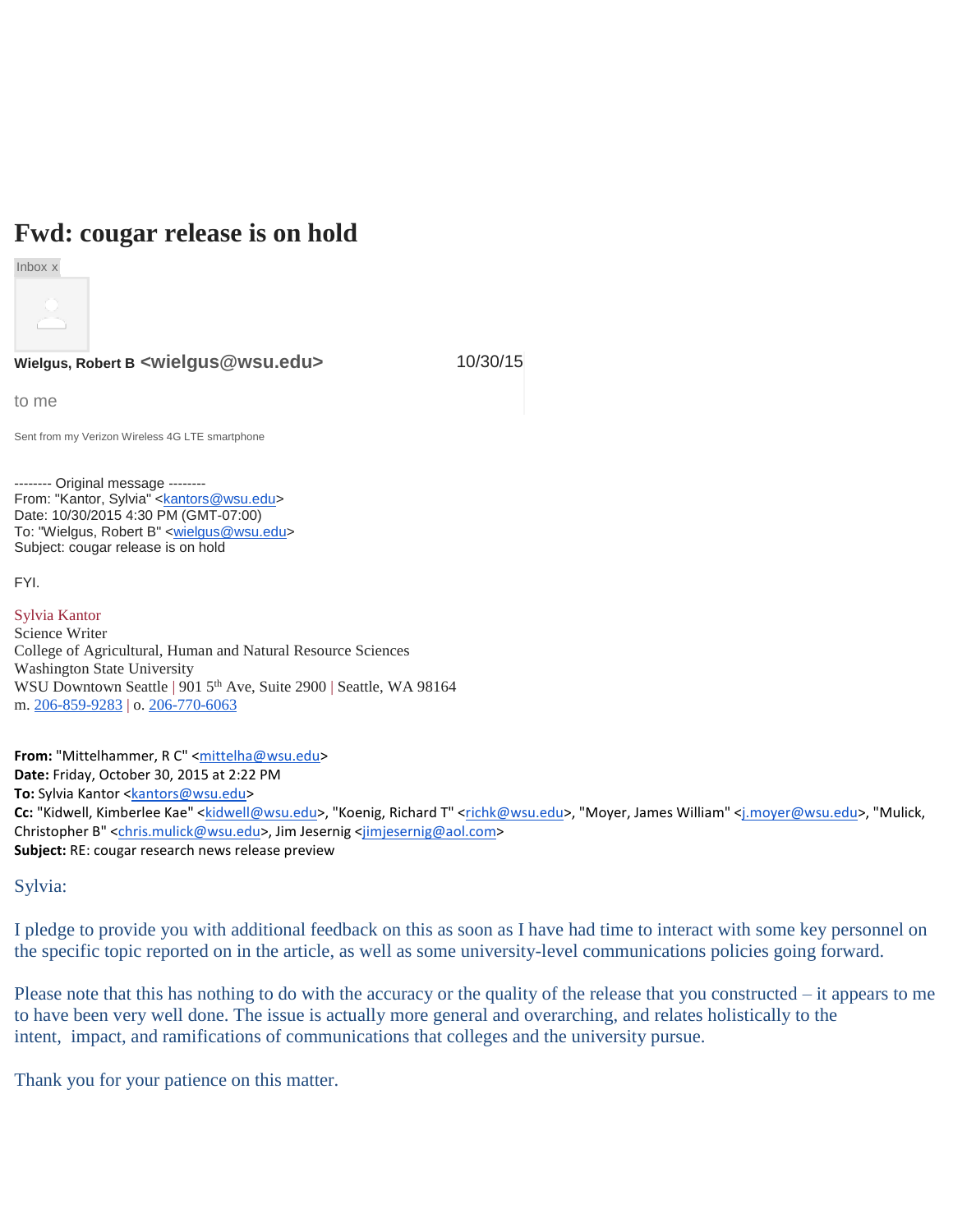Ron Mittelhammer Interim Co-Provost Regents Professor

**From:** Kantor, Sylvia **Sent:** Friday, October 30, 2015 2:00 PM To: Mittelhammer, R C [<mittelha@wsu.edu>](mailto:mittelha@wsu.edu) Cc: Kidwell, Kimberlee Kae [<kidwell@wsu.edu>](mailto:kidwell@wsu.edu); Koenig, Richard T [<richk@wsu.edu>](mailto:richk@wsu.edu); Moyer, James William [<j.moyer@wsu.edu>](mailto:j.moyer@wsu.edu); Mulick, Christopher B [<chris.mulick@wsu.edu>](mailto:chris.mulick@wsu.edu); Jim Jesernig [<jimjesernig@aol.com>](mailto:jimjesernig@aol.com) **Subject:** Re: cougar research news release preview **Importance:** High

Understood. Is there a specific concern I can help address?

sk Sylvia Kantor Science Writer College of Agricultural, Human and Natural Resource Sciences Washington State University WSU Downtown Seattle | 901 5<sup>th</sup> Ave, Suite 2900 | Seattle, WA 98164 m. [206-859-9283](tel:(206)%20859-9283) | o. [206-770-6063](tel:(206)%20770-6063)

From: "Mittelhammer, R C" [<mittelha@wsu.edu>](mailto:mittelha@wsu.edu) **Date:** Friday, October 30, 2015 at 1:57 PM **To:** Sylvia Kantor [<kantors@wsu.edu>](mailto:kantors@wsu.edu) Cc: "Kidwell, Kimberlee Kae" [<kidwell@wsu.edu>](mailto:kidwell@wsu.edu), "Koenig, Richard T" [<richk@wsu.edu>](mailto:richk@wsu.edu), "Moyer, James William" <j\_moyer@wsu.edu>, "Mulick, Christopher B" [<chris.mulick@wsu.edu>](mailto:chris.mulick@wsu.edu), Jim Jesernig [<jimjesernig@aol.com>](mailto:jimjesernig@aol.com) **Subject:** FW: cougar research news release preview

## Sylvia:

I am asking that you delay this press release – please do NOT release this on Monday.

Our government relations staff have advised that this could potentially create substantial difficulties for CAHNRS and WSU, and we need some additional time to think through this situation and its ramifications.

Thank you.

Ron Mittelhammer Interim Co-Provost Regents Professor

From: Kantor, Sylvia [\[mailto:kantors@wsu.edu\]](mailto:kantors@wsu.edu) **Sent:** Friday, October 30, 2015 8:44 AM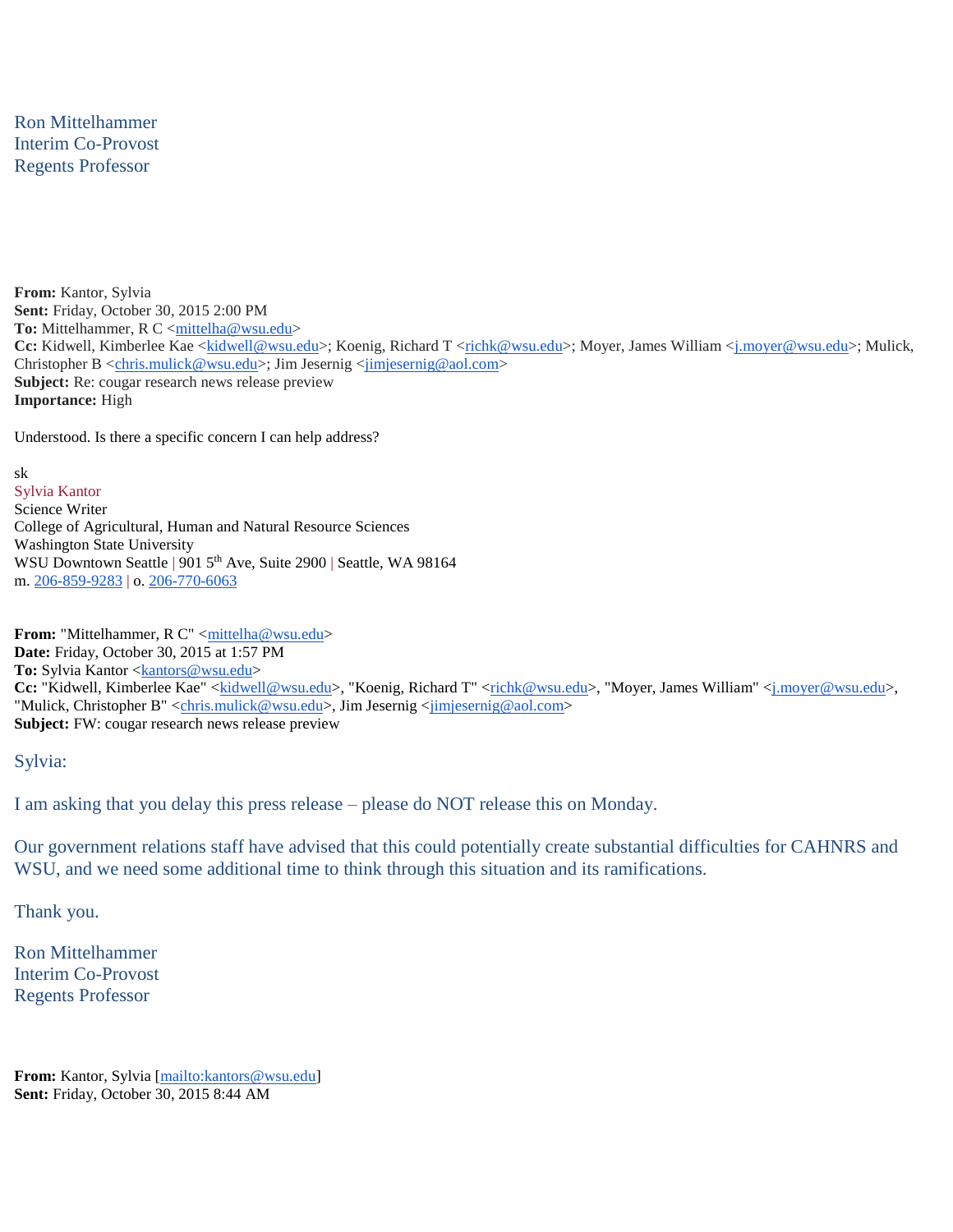To: Kidwell, Kimberlee Kae [<kidwell@wsu.edu>](mailto:kidwell@wsu.edu); Koenig, Richard T [<richk@wsu.edu>](mailto:richk@wsu.edu); Moyer, James William [<j.moyer@wsu.edu>](mailto:j.moyer@wsu.edu) **Cc:** James R. Pratt [<jrpratt@tricity.wsu.edu>](mailto:jrpratt@tricity.wsu.edu); Wielgus, Robert B [<wielgus@wsu.edu>](mailto:wielgus@wsu.edu); Steward, Joanna [<jsteward@wsu.edu>](mailto:jsteward@wsu.edu); Harris, Therese R  $\langle$  therese harris@wsu.edu> **Subject:** cougar research news release preview

Dear Kim, Rich, and Jim,

Attached is a preview of a release that I plan to issue on Monday about two published studies led by Rob Wielgus on mountain lion predation patterns.

"Wielgus and doctoral student Jon Keehner found that hunting older male cougars appears to increase predation of already declining populations of mule deer and mountain caribou in the Pacific Northwest."

The findings run counter to the popular wisdom about the effects of hunting cougars and could stir controversy, however they are relevant to informing current public policy.

Key points to remember:

The WSU Large Carnivore Lab is a premier research facility with a solid track record of providing sciencebased recommendations for the management of bears and mountain lions.

Many of the Lab's findings have been incorporated into management protocols that have reduced conflicts with humans, improving public safety while increasing the well being of carnivores and threatened wildlife.

Recent background:

Governor Inslee recently reversed a decision made by the Washington Fish and Wildlife Commission to expand cougar hunting in Washington, in part based on the science presented in these studies. See story reported by Phuong Le in the Seattle Times on October 20, 2015.

[http://www.seattletimes.com/seattle-news/environment/inslee-reverses-panels-decision-to-increase-cougar-hunts/](https://urldefense.proofpoint.com/v1/url?u=http://www.seattletimes.com/seattle-news/environment/inslee-reverses-panels-decision-to-increase-cougar-hunts/&k=EWEYHnIvm0nsSxnW5y9VIw%3D%3D%0A&r=cr%2Be27DQA85nAjy6oeM9kvuZcq75qHINKMcAS4eCfEc%3D%0A&m=b9hPY0BUOfQE6kiu1dF%2B2AtSxi4z11DqJ0yzZySK6Cs%3D%0A&s=f4fa6c7382efbd84366b8ddd97b6ec658f4d7fe823ed76d46f1cef9305b79ea5)

"Eight groups and a former research director at the state Department of Fish and Wildlife challenged the decision, saying it wasn't based on scientific recommendations.

They pointed to **studies** showing that increased cougar harvests may disrupt the cougars' social structure and could actually increase conflicts between the big cats and humans or livestock."

Please let me know if you have any questions.

Best,

Sylvia

Sylvia Kantor

Science Writer College of Agricultural, Human and Natural Resource Sciences Washington State University WSU Downtown Seattle | 901 5<sup>th</sup> Ave, Suite 2900 | Seattle, WA 98164 m. [206-859-9283](tel:(206)%20859-9283) | o. [206-770-6063](tel:(206)%20770-6063)

<Cougar research release - PREVIEW.docx>